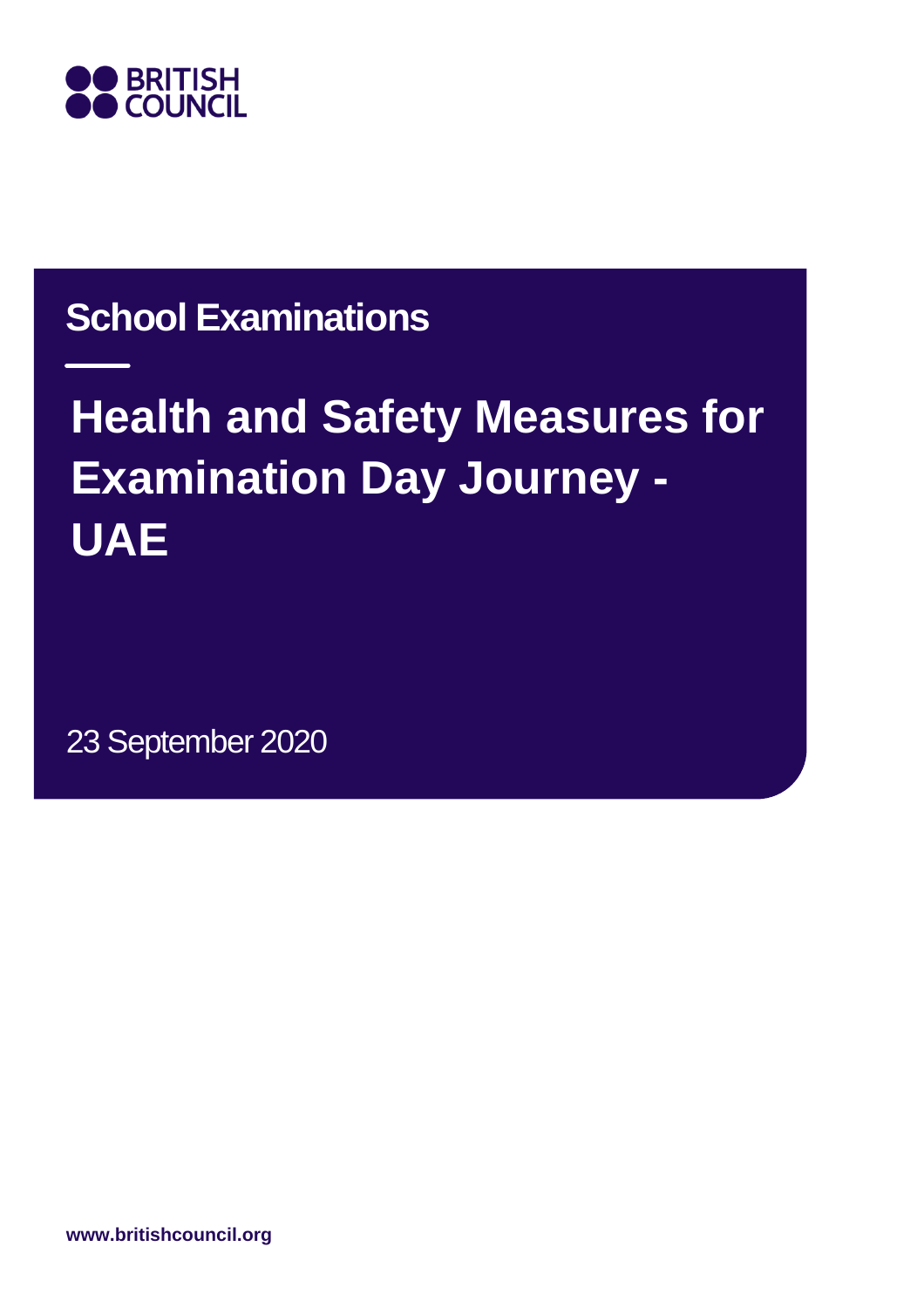### **Content**

- Purpose and scope of the document
- Entry and personal belongings management
- Waiting Area
- Check-in to examination rooms
- Stationery
- Examination room
- Washroom exit/entry
- Exit from the examination venue
- Speaking test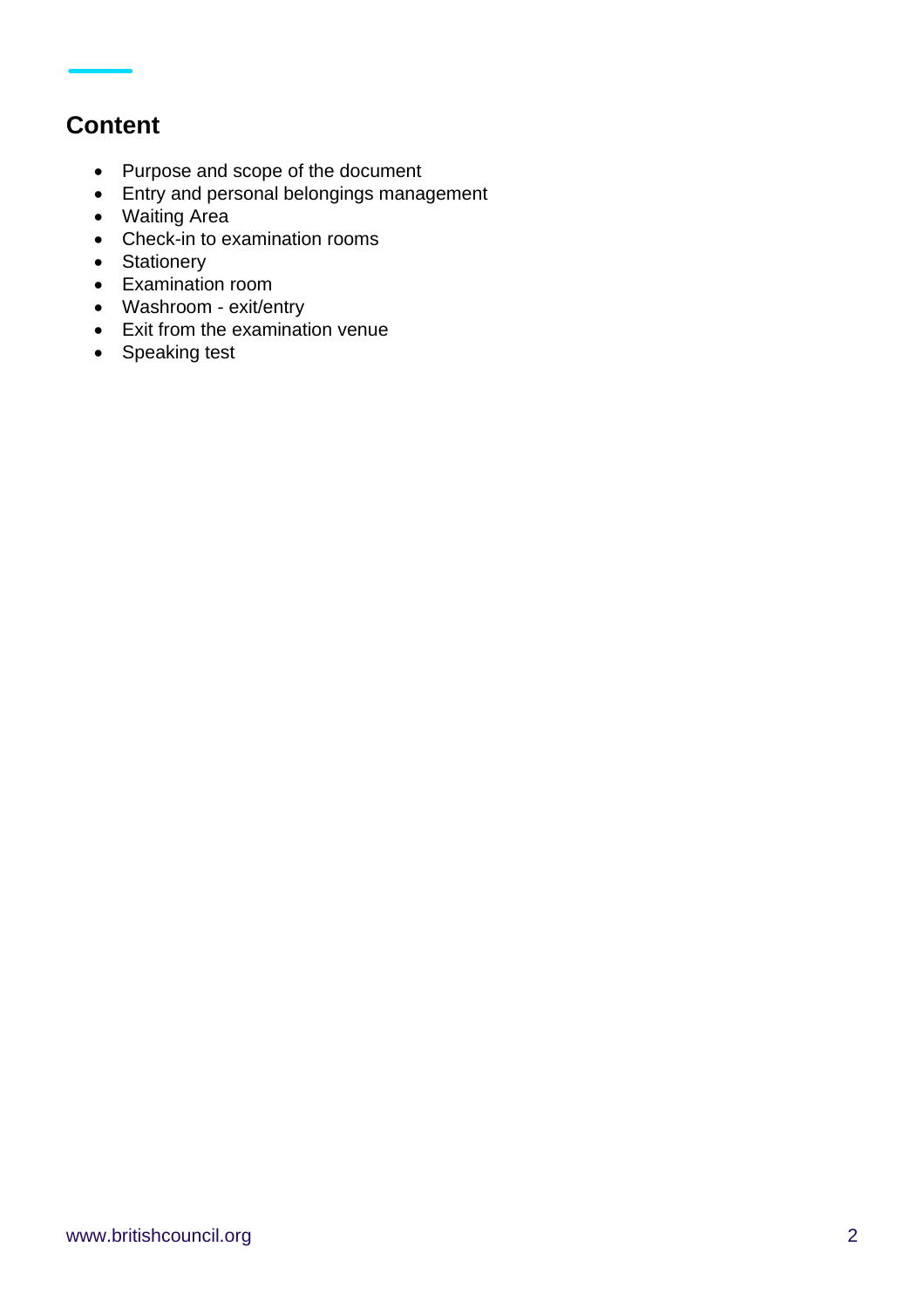#### **Purpose and scope of the document**

This document has been designed to provide a set of standards and procedures to venues and examination day staff when delivering school examinations with respect to the Covid-19 pandemic.

Note that some standards in this document is reliant on local government regulations that may be lifted or changed at some point, pending pandemic control. Hence this document will be reviewed on regular basis to address the changes and updates from the government.

This guidance must be read and implemented in conjunction to the Examining Boards' guidance documents, handbooks and manuals

It is a mandatory requirement that all staff assigned to the delivery of examinations at the venue are briefed and trained on the new policies, controls and measures outlined in this document.

#### **Entry and personal belongings management**

- Candidates must maintain 2m social distance while queuing for entry to the venue. Display of floor markings to guide candidates will be available. An usher will also be available to ensure distance is maintained between candidates.
- Candidates are to proceed to temperature checking area one at a time at the point of entry. Temperature to be checked as per local country regulations by a British Council staff member. If temperature is less than 37.5, candidates are required to fill in the declaration form at this point.
- If a candidate arrives at the examination venue with a temperature in excess of 37.5 degrees Celsius, the following must be followed:
	- $\sim$  Two to three attempts of temperature checking to be carried out to confirm final temperature. Candidate will be guided to a designated area before re-checking the temperature.
	- $\circ$  If the temperature is still in excess of 37.5 degrees, candidate will be refused entry to the premises and advised to return home and self-isolate or seek medical help.
	- o Candidate's details will be logged to follow up on required action points in relation to his/her exam.
	- o Candidate's absence to be reported to examination day supervisor.
- Candidates to walk through spray sanitisation one at a time at the point of entry. A staff member will be in charge to complete this process before the candidate proceed to the security check.
- Candidates to proceed to security check. Sanitisation toolkit (sanitisation gel, gloves, and masks) will be available. Candidates should attend the exam wearing their own protective gear meeting precautionary standards.
- For candidates in Abu Dhabi, security will have to be shown the Alhosn app on the candidate's mobile phone for entry to the examination venue.
- Candidates to be handed a disposable bag to put their personal belongings and will receive a token number before handing them over to the British Council staff. This will be placed within the security area to be collected on their way out. Candidates are to ensure that they carry their registered ID and stationery to the examination room.
- Candidates proceed to the waiting area maintaining social distancing of 2m from others.
- Staff members will be available within the waiting area to supervise candidates and maintain social distancing. Adults accompanying minors will not be allowed into the premises.

#### www.britishcouncil.org 3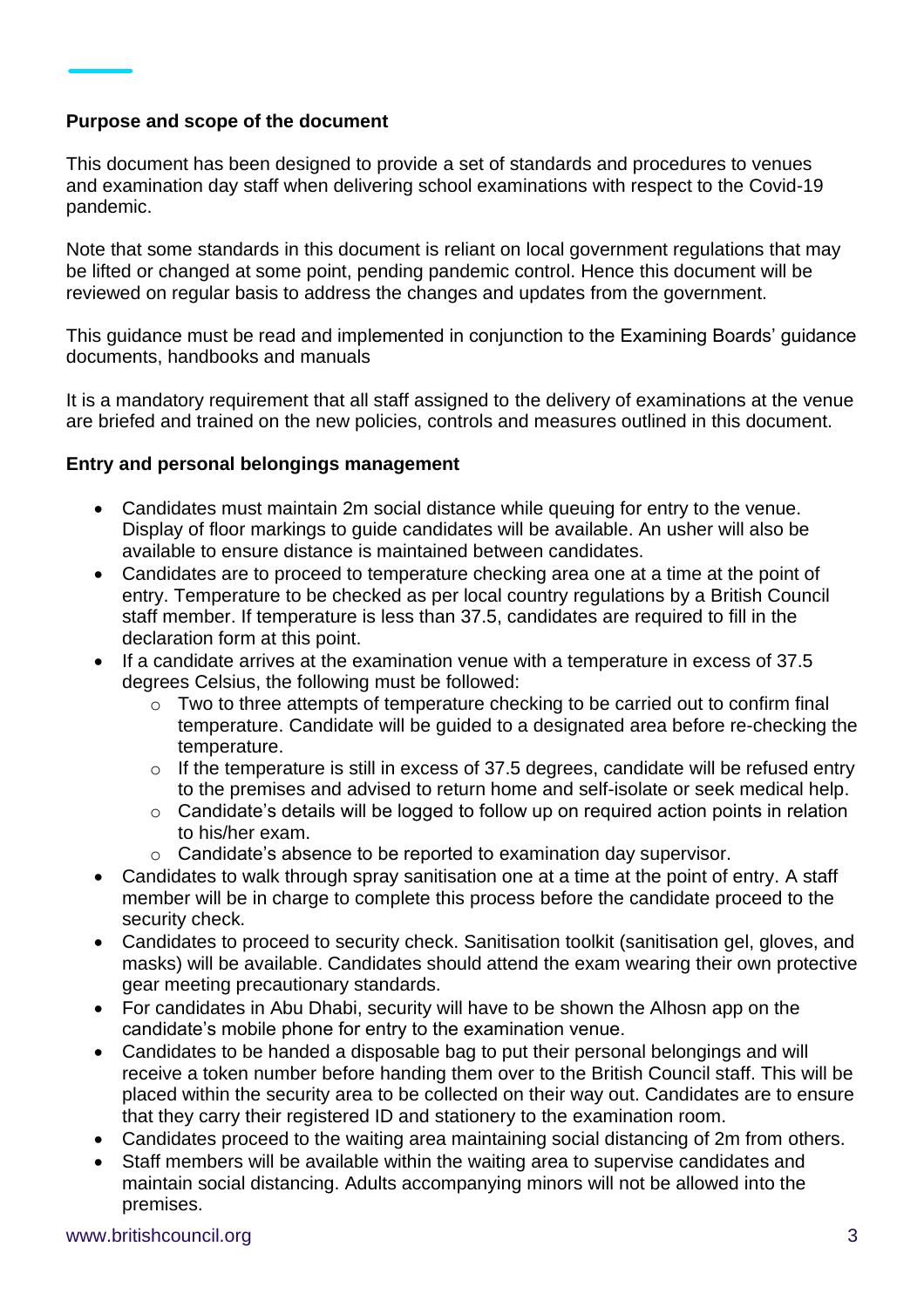#### **Waiting area**

- Chairs to be lined up two meters away from each other.
- Chairs to be disinfected either with sanitiser or available disinfectants before each examination session.
- Floor markings to help candidates maintain safe distance while waiting to be ushered to the examination room. There will be a one-way entry and exit system with floor marking for people to follow when entering and leaving the room while maintaining social distance.
- Hand sanitisers will be available within the examination venue.
- Health and safety signage will be displayed within the examination venue.

#### **Check-in to examination rooms**

- Hand sanitisers will be available at the check-in point.
- Candidates will have to temporarily remove their face masks for the purpose of identity check. Masks must be turned inside out for inspection. Candidates must remove the mask themselves and the visual inspection must be performed at distance. Venue staff must take due care while handling masks and other items belonging to the candidates.

#### **Stationery**

- Candidates are advised to come to the examination with their own stationery (primarily pens, pencils, erasers) to avoid any potential spread of the virus through re-usable stationery.
- The list of allowed stationery will be mentioned in the candidate communication that is sent out before the examination.

#### **Examination room**

- Examination room layout will be set ensuring 2m distance between seats in all direction.
- Examination room will be deep cleaned before and after each session. Hand sanitisers will be available in each examination room for candidates use when required.
- Candidates to be escorted one by one to the examination room and seated as per candidate's seating number. First person to enter the examination room should be furthest from the door, and the last person should be closest to it. Invigilator to maintain 2m distance at all times.
- Invigilators to check for any writings on masks or gloves at point of entry.
- Invigilators to read the invigilator's script maintaining required distance.
- Invigilator will conduct another round of ID check. Candidates must temporarily remove their masks at the request of venue staff for the purposes of a visual inspection. Venue staff must not touch these masks.
- Candidates and venue staff should remain wearing masks throughout the examination.
- Invigilators should continue to actively patrol the examination room ensuring appropriate social distancing.
- Health and safety signages will be displayed outside examination rooms.